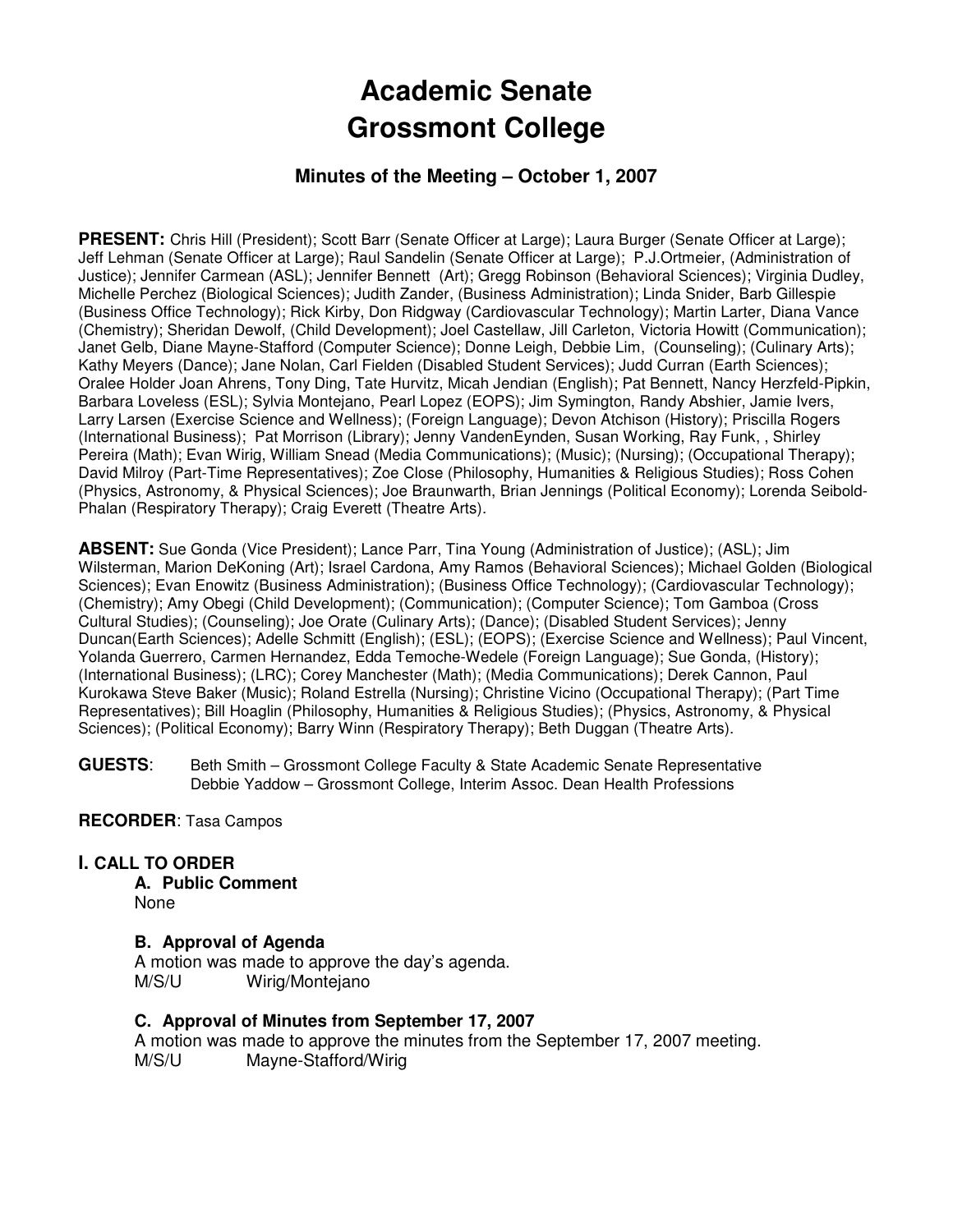### **II. PRESIDENT'S REPORT**

## **A. Nursing Program Update**

Chris welcomed Debbie Yaddow, Interim Associate Dean Health Services to give an update on the Nursing Department situation. Debbie reported on the following:

- Nursing is fully staffed.
- In September the NLAC Accreditation Team will visit.
- Faculty is working on Self-Study.
- Nursing faculty still dealing with issues of salaries variations.
- Site visit fall of 2008.
- Working on long term issues.
- The current grant runs through spring 2008.

The group had a brief question and answer session. Debbie was thanked for her time.

## **B. Call for Election Committee Volunteers**

Chris reported the nominations for Part Time Faculty Representative Election closed on Monday, September 24. There are two candidates; Lee Johnson, Mathematics, and Alan Renga, History. Ballots will start being distributed tomorrow, Tuesday, October 2. An Election Committee is needed to assist with the counting of the ballots. Chris asked for any volunteers. The following faculty volunteered:

- Devon Atchison
- David Milroy
- Jane Nolan
- Michele Perchez

An email will be sent out to the committee with additional information.

## **C. Announcements**

Chris reported on the following announcements:

- William Snead has volunteered to serve as the Senate Parliamentarian. Chris thanked William.
- ACCJC Accreditation Committee is looking for volunteers to sit on Accreditation Visiting Teams. An email has been sent out with information. If interested, please respond to Chris by email.
- Basic Skills Initiative a brochure was distributed for review. If interest in more information please visit the website at www.ccbsi.org
- State Academic Senate Plenary Fall 2007 Session is scheduled for November 1 November 3.
- Teaching institutes will be coming up in February and March 2008.
- A Faculty Leadership Institute will be held June 12 14, 2008.
- A Curriculum Institute will be held July 10 12, 2008.
- If interested in more information on any of the upcoming institutes visit the website at www.ASCCC.org Contract Chris if interested in attending.

#### **III. COMMITTEE REPORTS**

None

## **IV. ACTION ITEMS**

## **A. Board Policy on Sexual & Other Assaults – Attachment #1**

The group reviewed BP 3540 and AP 3540 Sexual and Other Assaults Occurring on District Property. The Senate will need to review and approve or not approve. The process was discussed with focus on AP 3540. Concern was expressed regarding no protection or additional information for the alleged/accused. The District does not currently have a policy for the alleged/accused. Zoe Close gave a brief description of the Union's views. Other colleges and/or institutions have processes in place that can be reviewed. The group decided the policy would be brought back at a later date once more information has been collected.

## **B. Board Policy on Child Abuse – Attachments #2, #3, and Hand out**

The group reviewed BP 3518 and AP 3518 Child Abuse Reporting and two additional hand outs on the information. The group discussed, in depth, the following information and concerns:

- Should faculty be mandated reporters
- Review of the visual chart on the process.